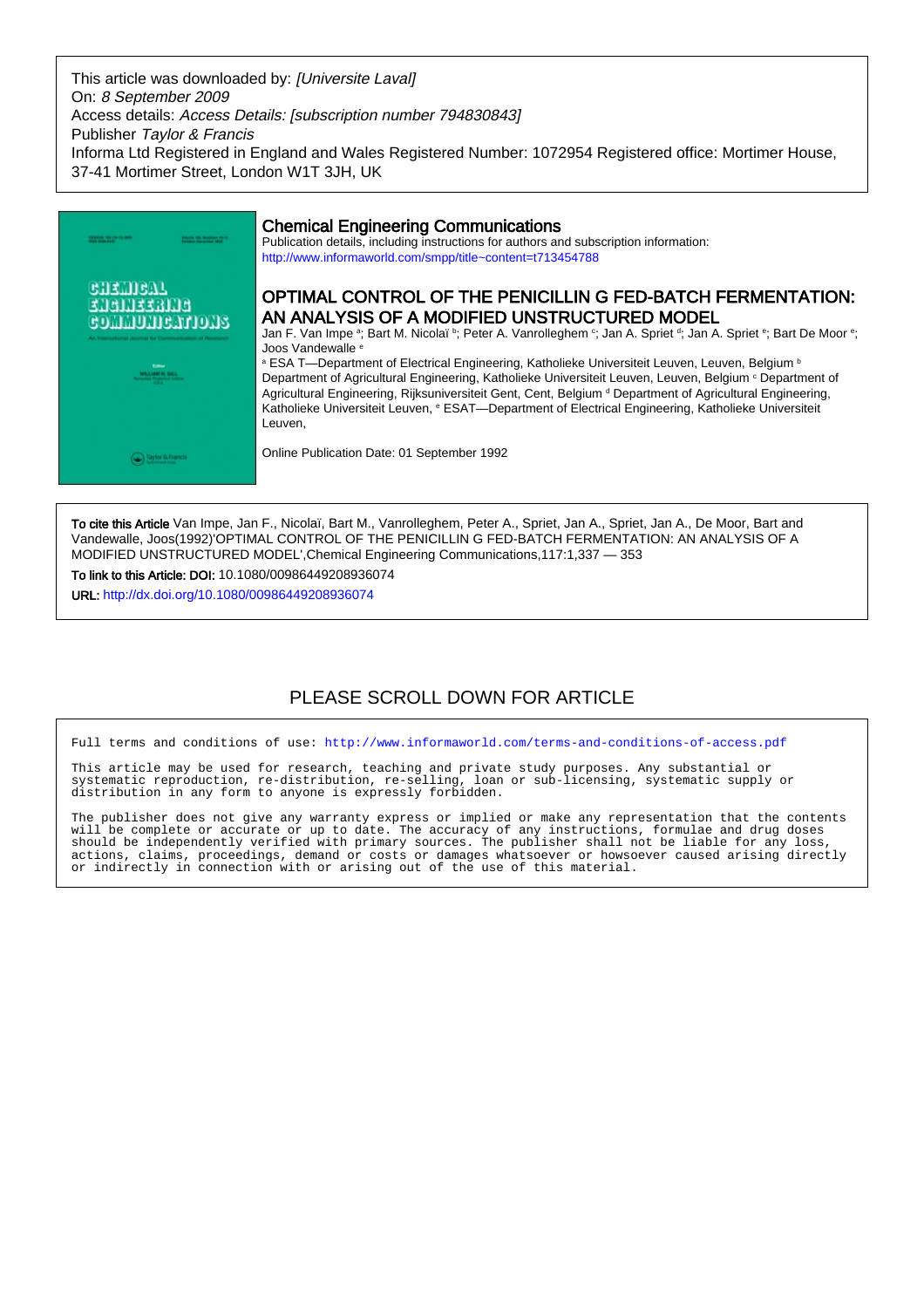*Chem. Eng. Comm.* 1992, Vol. 117, pp. 337-353 Reprints available directly from the publisher. Photocopying permitted by license only. © 1992Gordon and Breach Science Publishers S.A. Printed in the United States of America

# OPTIMAL CONTROL OF THE PENICILLIN G FED-BATCH FERMENTATION: AN ANALYSIS OF A MODIFIED UNSTRUCTURED MODEL

# JAN F. VAN IMPEt

*ESA T-Department of Electrical Engineering Katholieke Universiteit Leuven Kardinaal Mercierlaan* 94 *B-3001 Leuven Belgium*

### BART M. NICOLAI

*Department of Agricultural Engineering Katholieke Universiteit Leuven Kardinaal Mercierlaan* 92 *B-3OO1 Leuven Belgium*

PETER A. VANROLLEGHEM

*Department of Agricultural Engineering Rijksuniversiteit Gent Coupure Links* 653 *B -9000 Gent Belgium*

JAN A. SPRIET

*Department of Agricultural Engineering Katholieke Universiteit Leuven*

# BART DE MOORt, JOOS VANDEWALLE

# *ESA T-Department of Electrical Engineering Katholieke Universiteit Leuven*

*(Received December* 6, 1991; *in final form April* 13, 1992)

This paper presents the application of optimal control theory in determining the optimal glucose feed rate profile for the penicillin G fed-batch fermentation, using a modified unstructured mathematical model based on balancing methods. This updated model allows for a smooth transition between maintenance and endogenous metabolism, while all variables take on physically acceptable values under all conditions.

It is illustrated that the resulting computational algorithm is independent of the exact nature of the metabolism (maintenance or endogenous). In this scheme, the unusual optimization nf some free **initial states is included. However. as shown by simulations, the nature of the metabolism might be a** key factor in concluding whether or not altering the substrate feeding strategy has an important influence on the final amount of product.

Mathematical and microbial insight leads to the construction of an alternative suboptimal heuristic

<sup>†</sup> Corresponding author.<br>‡ Research associate with the N.F.W.O. (Belgian National Fund for Scientific Research).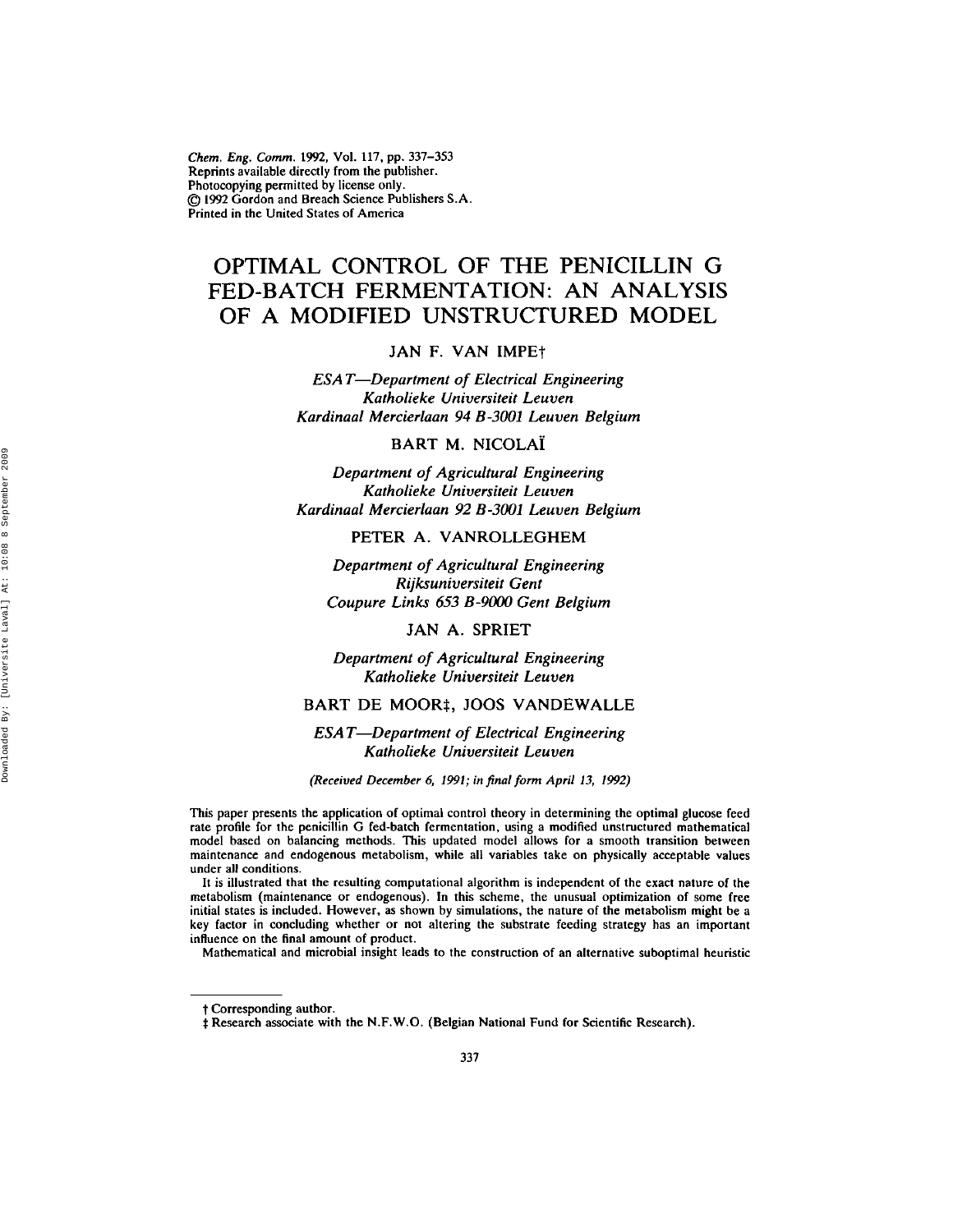feeding strategy, with an excellent performance under all metabolic conditions. It can serve as a basis for the development of more practical and reliable control schemes.

It is indicated that feeding strategy optimization studies can be a tool in the design of real life **experiments for model structure identification purposes.**

KEYWORDS Optimal control Non-linear systems Biotechnological modeling

Penicillin fed-batch fermentation Maintenance and endogenous metabolism.

# I. INTRODUCfION

Penicillin G is a common antibiotic produced on a large scale. A fed-batch process design in which the rate limiting substrate (glucose) is fed continuously during at least part of the total process time seems to be the preferred fermentation technology. The optimization of product formation during fermentation as part of total process control has gained renewed attention (Spriet, 1987; San and Stephanopoulos, 1989).

The model of Heijnen *et al.* (1979) and the model of Bajpai and ReuB (1980, 1981), both claiming to be accurate descriptions of the fermentation process, allow for the optimization of the final amount of product with respect to the substrate feeding rate. However, feeding strategy optimization studies indicate that the realizable gain-i.e. the optimal product amount compared with the outcome of a constant feeding pattern in the same time with zero initial substrate amount—depends highly on the model used: the Heijnen *et al.* model predicts a gain in the region of one hundred percent, while the Bajpai and ReuB model predicts a gain ranging from only a few percents up to several hundred percent, depending on the parameter set used. **In** addition, the Heijnen *et al.* model is very sensitive towards different feeding policies, while the Bajpai and ReuB model is not. Both the conceptual differences between the two approaches and the corresponding parameters used have been shown to play an important role (Van Impe *et al.,* 1991a, 1992).

**In** recent years there has been a growing interest in the biochemistry of penicillin biosynthesis. Based on a critical review of the biochemical fundamentals and the consistency of the models mentioned, a modified unstructured model has been constructed in our group which incorporates recent biochemical knowledge (Nicolai *et al.,* 1991). Its most striking features are the guarantee for physically acceptable values of all variables under all conditions, and a smooth transition between maintenance and endogenous metabolism as a function of the substrate concentration.

The contributions reported in this paper can be summarized as follows. The principal purpose is to investigate the possible effect of different metabolic assumptions-found back in model structure differences--on feeding strategy optimization results, using the modified model. **In** determining the (theoretical) optimal feed rate profile which maximizes the final amount of product for a given amount of substrate, the use of optimal control theory shall be illustrated. Further, a suboptimal strategy based on mathematical and microbial knowledge will be presented, that is found to be a useful alternative for the optimal profile, independent of the model structure. This heuristic strategy opens perspectives for more reliable model-independent control schemes. Some results in this context have been reported elsewhere (Van Impe *et al.,* 1991b).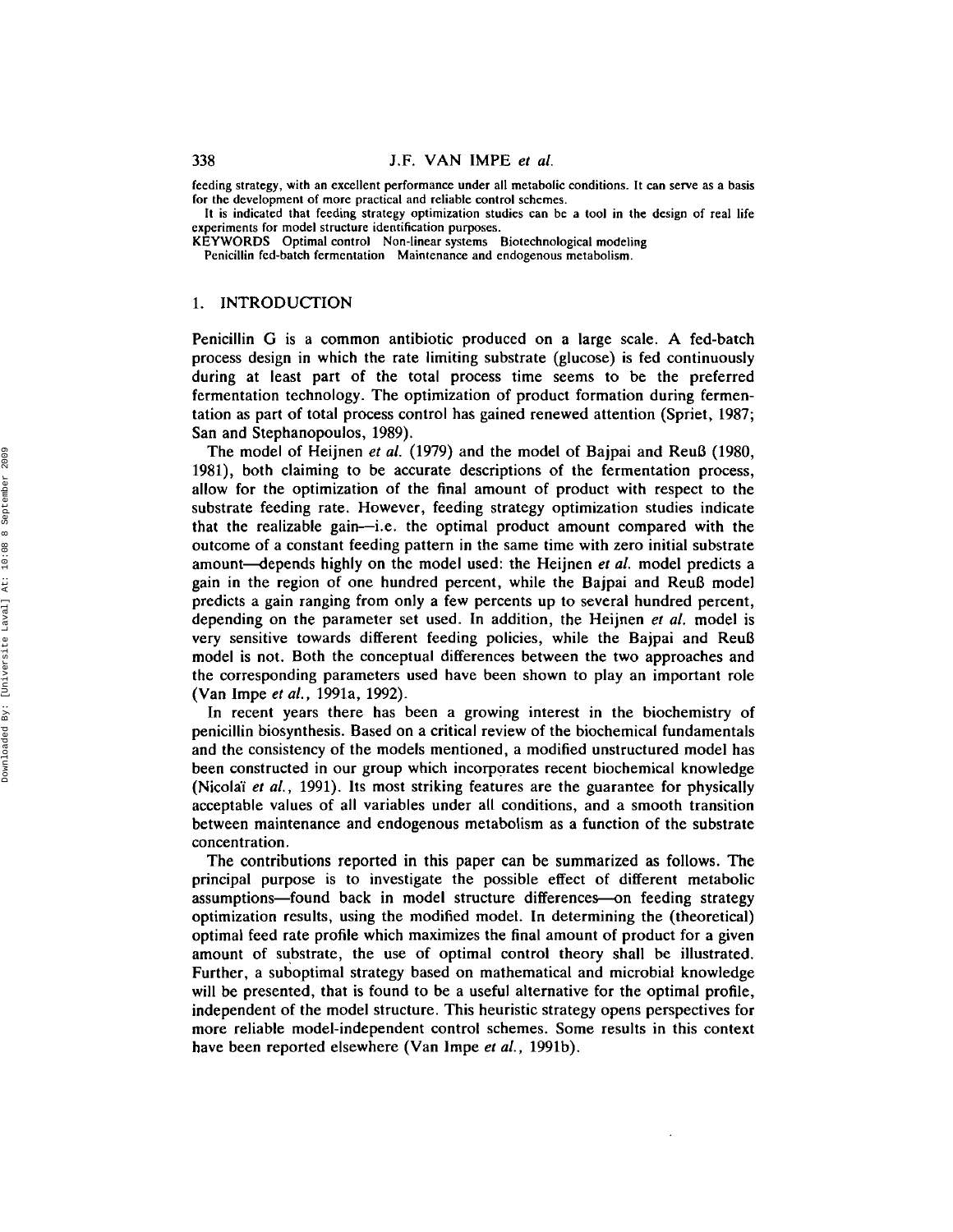# 2. A MODIFIED MATHEMATICAL MODEL

### 2.1 Mathematical Description of the Model

The usual form of an unstructured mathematical model for penicillin fermentation processes is given by the following set of mass balance equations:

$$
\frac{dS}{dt} = -\sigma X + s_F u \tag{1}
$$

$$
\frac{dX}{dt} = \mu X \tag{2}
$$

$$
\frac{dP}{dt} = \pi X - k_h P \tag{3}
$$

$$
\frac{dV}{dt} = u \tag{4}
$$

For an explanation of all symbols used, refer to the Nomenclature at the end of this paper.

A detailed analysis of both the model of Heijnen *et al.* and the model of Bajpai and ReuB revealed some physical and biochemical shortcomings. The main difference between the two models rests in the first place in assumptions about the nature of the metabolism for maintenance requirements of living biomass and product synthesis. In a maintenance metabolism concept (as adopted in the Bajpai and ReuB model), the energy supply for maintenance purposes and production is assumed to be provided by consumption of the external substrate. This can lead to (physically impossible) negative substrate concentrations, in cases where the feeding rate *u* becomes too small. In an endogenous metabolism concept (as adopted in the Heijnen *et al.* model), energy supply for maintenance purposes and production is assumed due to combustion of part of the biomass. This is not realistic in a situation where enough substrate is available. Based on recent advances in the biochemical knowledge of penicillin biosynthesis, Nicolai *et al.* (1991) have presented a modified unstructured mathematical model. The basic design requirements were:

- 1. The general structure of the updated model must be the same as used by both Heijnen *et al.* and Bajpai and Reuß [Eqs. (1-4)]. In particular, material balances have to be satisfied.
- 2. There must be a smooth transition between maintenance and endogenous metabolism as a function of *Cs :* for *Cs* approaching zero endogenous metabolism is required; for high  $C<sub>s</sub>$  values maintenance metabolism must be modeled. Further, it must be possible to adjust the endogenous fraction for a certain value of  $C_s$ , using as few additional parameters as possible (in order to avoid unnecessary complications in parameter estimation studies).
- 3. Recent biochemical evidence suggests that penicillin biosynthesis might be subjected to glucose repression. Although the exact mechanism (e.g. repression or inhibition) is not known yet, glucose inhibition kinetics as proposed by Haldane and also used by Bajpai and ReuB were chosen.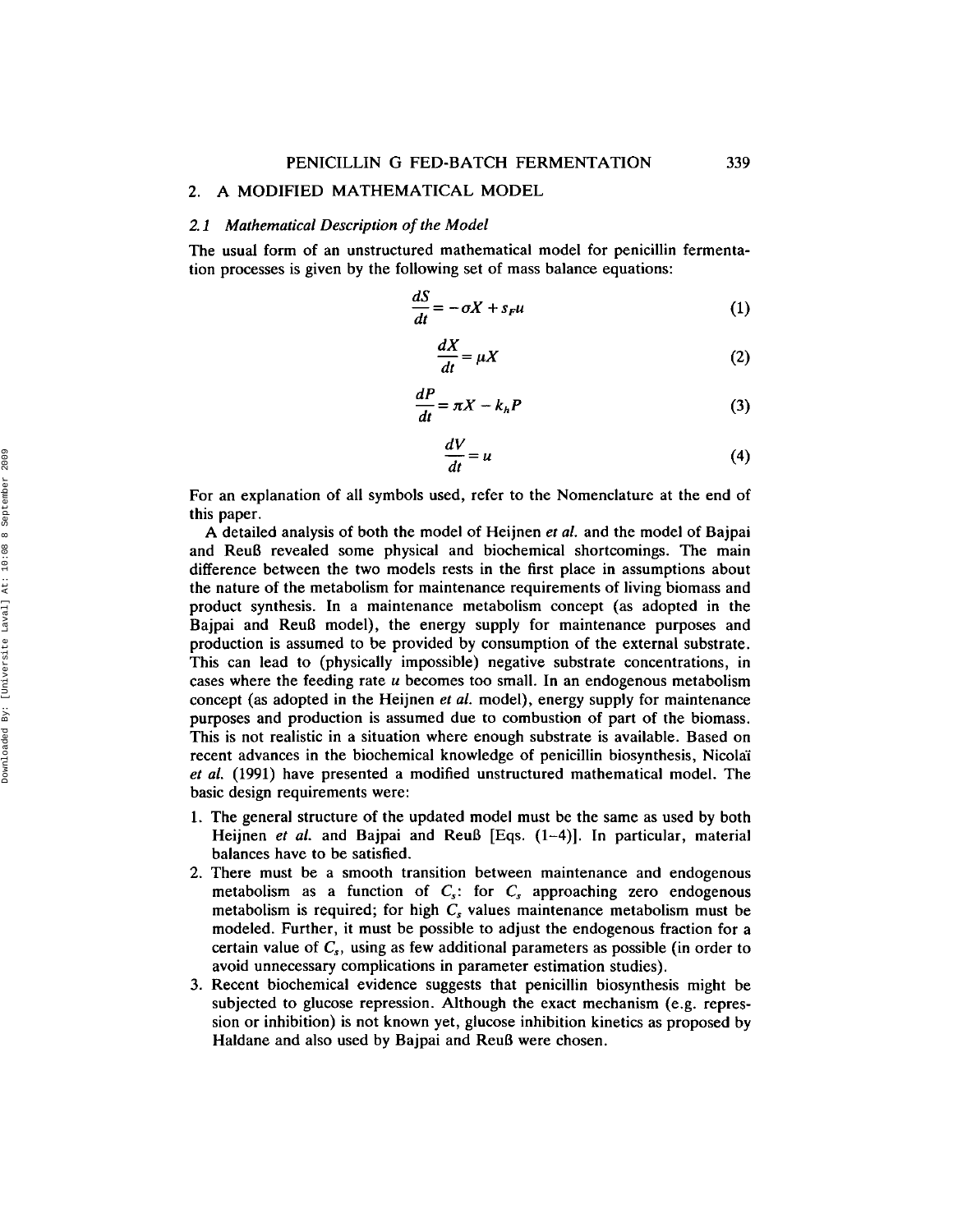- 4. The specific substrate to biomass conversion rate function (Contois- or Monod-kinetics) is not fixed a priori, as both are acceptable from the biochemical point of view.
- 5. The modified model must be consistent as to allow physically acceptable values for all variables involved, under different fermentation conditions.
- 6. The right hand side of the resulting state equations must have continuous derivatives up to second order with respect to all state variables, in order to make the application of standard optimal control theory possible.

These requirements have been incorporated into the model Eqs. $(1-4)$ , using the following specific rates:

$$
\pi = \pi_m \frac{C_s}{K_p + C_s + C_s^2 / K_i} \tag{5}
$$

$$
\mu = \mu_{\text{substr}} - Y_{x/s}(f_m(C_s)m_s + f_p(C_s)\pi/Y_{p/s})
$$
 (6)

where  $\mu_{\text{substr}}$  is the specific substrate to biomass conversion rate, either modeled by Contois- or Monod-kinetics:

$$
\mu_{\text{substr}} = \mu_C \frac{C_s}{K_x C_x + C_s} \quad \text{(Contois)} \quad \text{or} \quad \mu_{\text{substr}} = \mu_M \frac{C_s}{K_s + C_s} \quad \text{(Monod)} \quad (7)
$$

The function  $f_m(C_s)$  [resp.  $f_p(C_s)$ ] is a measure for the endogenous fraction of the maintenance requirements of living biomass [resp. product synthesis]. They are chosen as follows:

$$
f_m(C_s) = \exp(-C_s/E_m) \qquad f_p(C_s) = \exp(-C_s/E_p) \tag{8}
$$

As a result of balancing, the specific glucose uptake rate is given by:

$$
\sigma = \mu / Y_{x/s} + m_s + \pi / Y_{p/s} \tag{9}
$$

$$
= \mu_{\text{substr}} / Y_{x/s} + m_s (1 - f_m(C_s)) + \pi (1 - f_p(C_s)) / Y_{p/s}
$$
 (10)

In Figure 1, the endogenous fraction  $f(C<sub>s</sub>)$  versus C, is shown for some values of the parameter *E.* A physical interpretation can be assigned to the parameters *Em* and  $E_p$  as follows: they represent the glucose concentration at which the respective endogenous fraction is equal to 36.8 percent.

*Special Case 1:*  $(E_m = E_p) \rightarrow 0$ 

For very low values of  $E_i$ , the endogenous fraction approximates to zero for all values of  $C_s > 0$  as in the original Bajpai and Reuß model. The specific rates reduce to:

$$
\mu = \mu_{\text{substr}}
$$

$$
\sigma = \mu_{\text{substr}} / Y_{x/s} + m_s + \pi / Y_{p/s}
$$

which represents a maintenance metabolism. However, for  $C_s = 0$ ,  $f_m = f_p = 1$ . In other words, the metabolism becomes completely endogenous, thus preventing  $C<sub>s</sub>$ from becoming negative.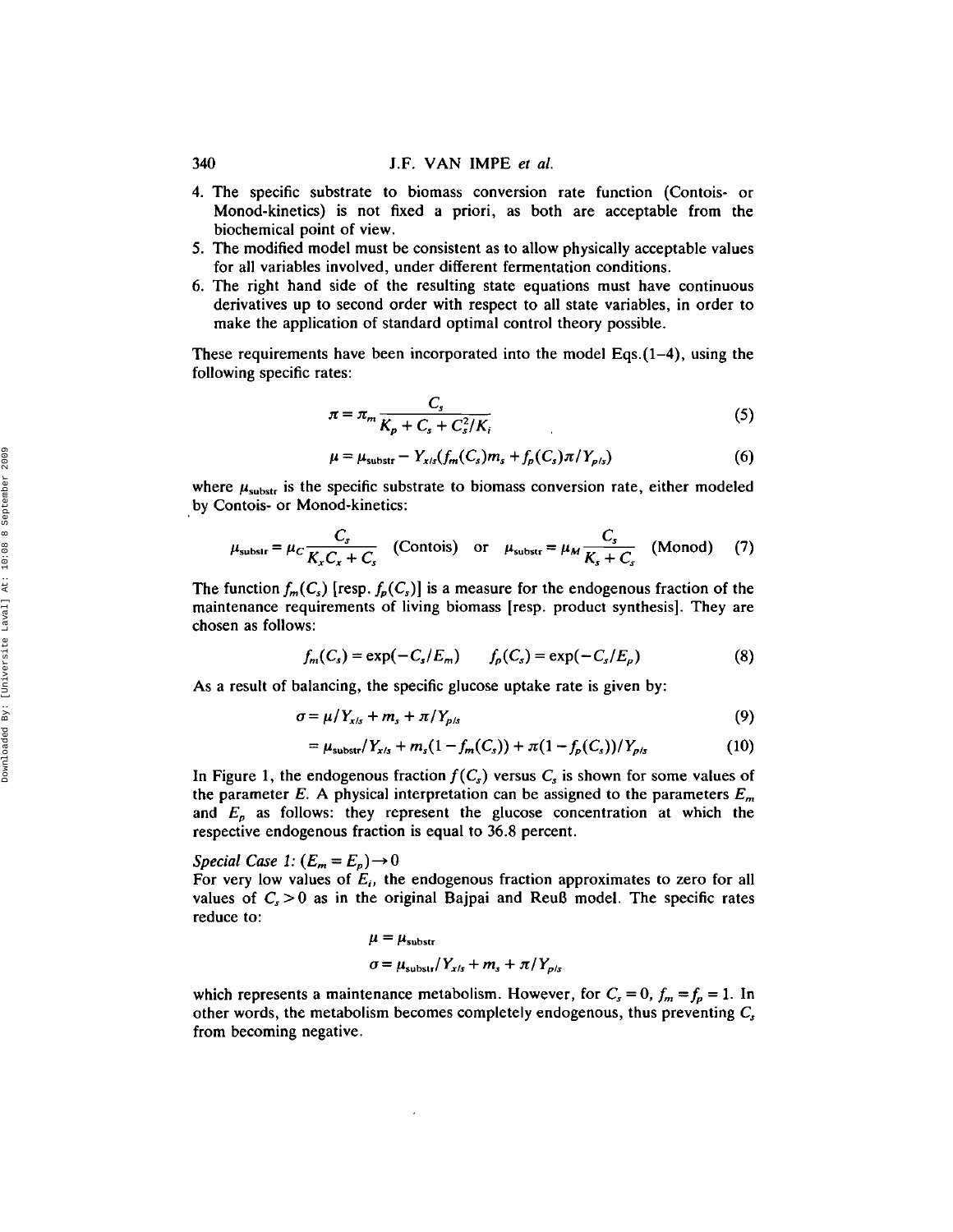

FIGURE 1 Behaviour of  $exp(-C_x/E)$  as a function of C, for different values of E. Legend: (1)  $E = 10^{-9}$  g/L, (2)  $E = 10^{-3}$  g/L, (3)  $E = 10^{-1}$  g/L, (4)  $E = 1.$  g/L, (5)  $E = 10^{+1}$  g/L, (6)  $E = 10^{+3}$  g/L, (7)  $E = 10^{+12}$  g/L.

*Special Case 2:*  $(E_m = E_p) \rightarrow +\infty$ 

On the contrary, using very high values for  $E_i$ , the endogenous fraction approximates 100 percent for every value of  $C_s$ . The specific rates reduce to:

$$
\mu = \mu_{\text{substr}} - Y_{x/s}(m_s + \pi / Y_{p/s})
$$

$$
\sigma = \mu_{\text{substr}} / Y_{x/s}
$$

which represents an endogenous metabolism as used by Heijnen *et at.*

Although both special cases correspond to known metabolic concepts (maintenance and endogenous metabolism respectively), the physical interpretation of the parameters  $E_m$  and  $E_p$  as stated above has been lost.

### *Additional Special Cases*

Combining Special Cases 1 and 2, two additional special cases can be constructed: a first one with  $E_m \to 0$  and  $E_p \to +\infty$ , a second with  $E_m \to +\infty$  and  $E_p \to 0$ . For instance, in the second case the specific rates reduce to:

$$
\mu = \mu_{\text{substr}} - Y_{x/s} m_s
$$

$$
\sigma = \mu_{\text{subtract}} / Y_{x/s} + \pi / Y_{p/s}
$$

This models a process where production only occurs at the expense of substrate, while maintenance requirements of the mould are fulfilled by endogenous respiration.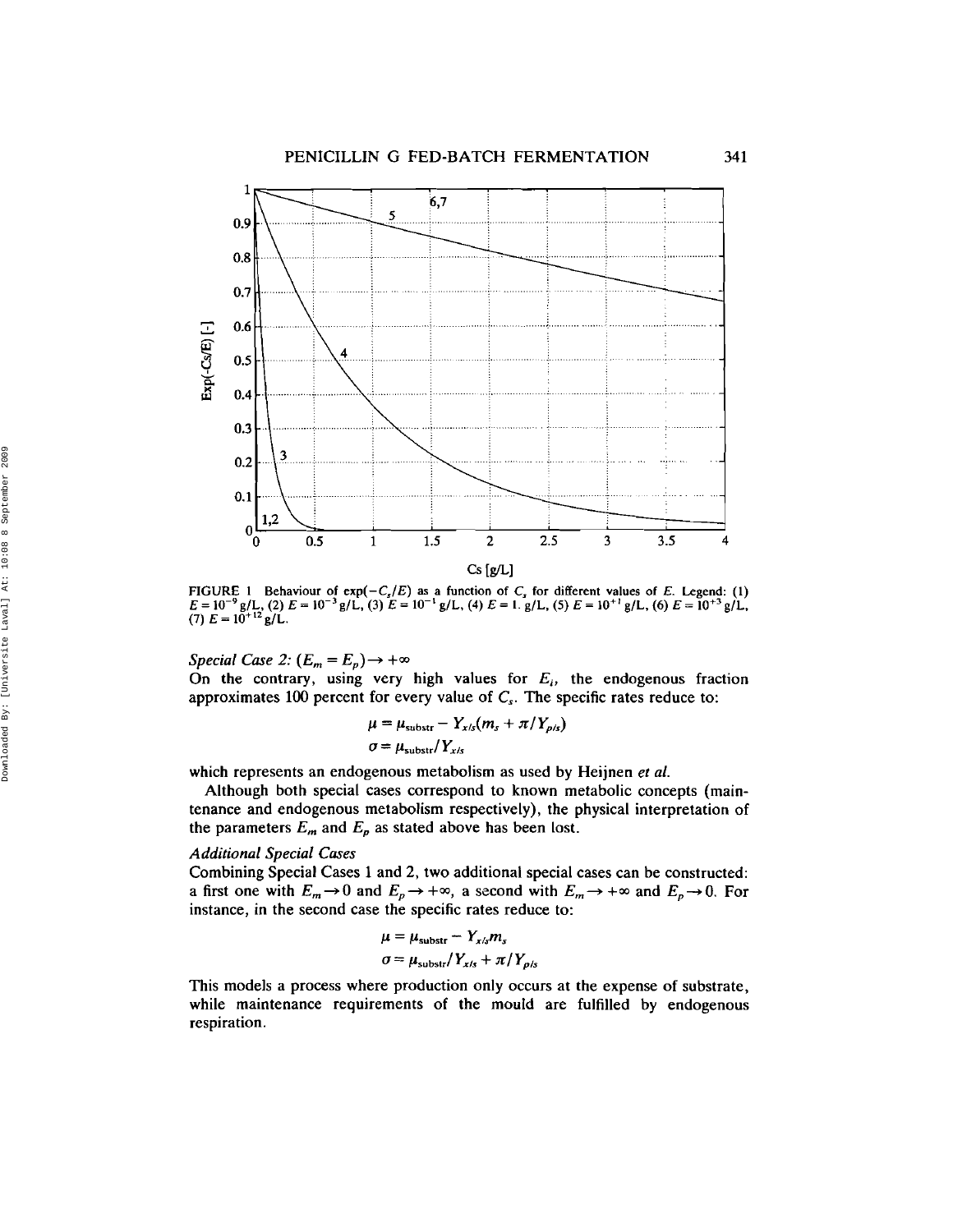*A more* general case:  $0 < E_m < +\infty$ ,  $0 < E_p < +\infty$ 

For intermediate values of  $E_m$  and  $E_p$ , there is a smooth transition between maintenance and endogenous metabolism as a function of *Cs '* Note that the ability to choose different values for  $E_m$  and  $E_p$  makes it possible to simulate different endogenous fractions of maintenance requirements and production respectively.

### *2.2 Some Simulation Results*

All computations were done on a VAX-VMS system, using the NAG-routines D02EHF and D02EBF for stiff systems integration, and the MATRIX $<sub>x</sub>$ -routine</sub> MAXLIKE for parameter estimation. For all simulations mentioned in this paper, the following assumptions were made. Values of *Em* were always set equal to  $E_p$  (further on simply denoted with E), as there is no a priori reason for not doing so. For  $\mu_{\text{substr}}$  Contois-kinetics were chosen, to make the comparison with the original Bajpai and ReuB model possible. The nominal parameter set (due to Bajpai and ReuB, 1981) and the initial conditions are summarized in Table I. The total amount of substrate available for fermentation is equal to  $\alpha = 1500$  g. A set of 120 reference data for S, *X* and *P* were generated, using the original Bajpai and ReuB model with a zero initial amount of substrate and a constant feed rate strategy during 120 hrs.

The model is fitted to these reference data for values of *E* between  $E = 10^{-9}$  g/L (simulating a maintenance metabolism) and  $E = 10^{+12}$  g/L (simulating an endogenous metabolism). The value of  $\pi_m$  is adjusted—since its value seems not very reliable-so as to minimize the Euclidian distance to the reference data. Some numerical values are summarized in Table II. Note that *E <sup>=</sup> 4.562210-3* g/L represents a mixed maintenance-endogenous metabolism with an endogenous fraction of 50 percent at  $C_s = \sqrt{K_p K_i}$ , which maximizes  $\pi$ . For all values of E,  $\pi_m$  remains within the range of reported values. The corresponding time profiles have been plotted in Figure 2.

Of course, the results of the maintenance model coincide with the reference data, as  $C_s$  never becomes negative for this particular feeding strategy. For

TABLE [

**Parameters and initial conditions used in simulations**

| Parameters<br>$0.11(h^{-1})$<br>$\mu_{C}$<br>$0.004$ (g/g dry weight h)<br>$\pi_m$<br>$K_{p}$<br>$0.0001$ (g/L)<br>$Y_{x/s}$<br>$0.47$ (g dry weight/g)<br>$0.029$ (g/g dry weight h)<br>m. | Κ,<br>k,<br>Κ,<br>$Y_{\rho/s}$<br>$s_{\epsilon}$ | $0.006$ (g/g dry weight)<br>$0.01(h^{-1})$<br>$0.1$ (g/L)<br>$1.2$ (g/g)<br>500 $(g/L)$ |
|---------------------------------------------------------------------------------------------------------------------------------------------------------------------------------------------|--------------------------------------------------|-----------------------------------------------------------------------------------------|
| Initial conditions<br>$10.5$ (g dry weight)<br>$X_0$<br>$P_{0}$<br>0(g)<br>0(h)<br>$t_{0}$                                                                                                  | $S_{0}$<br>$V_{0}$<br>$\alpha$                   | to be specified $(g)$<br>$7 + S_0/s_F(L)$<br>1500(p)                                    |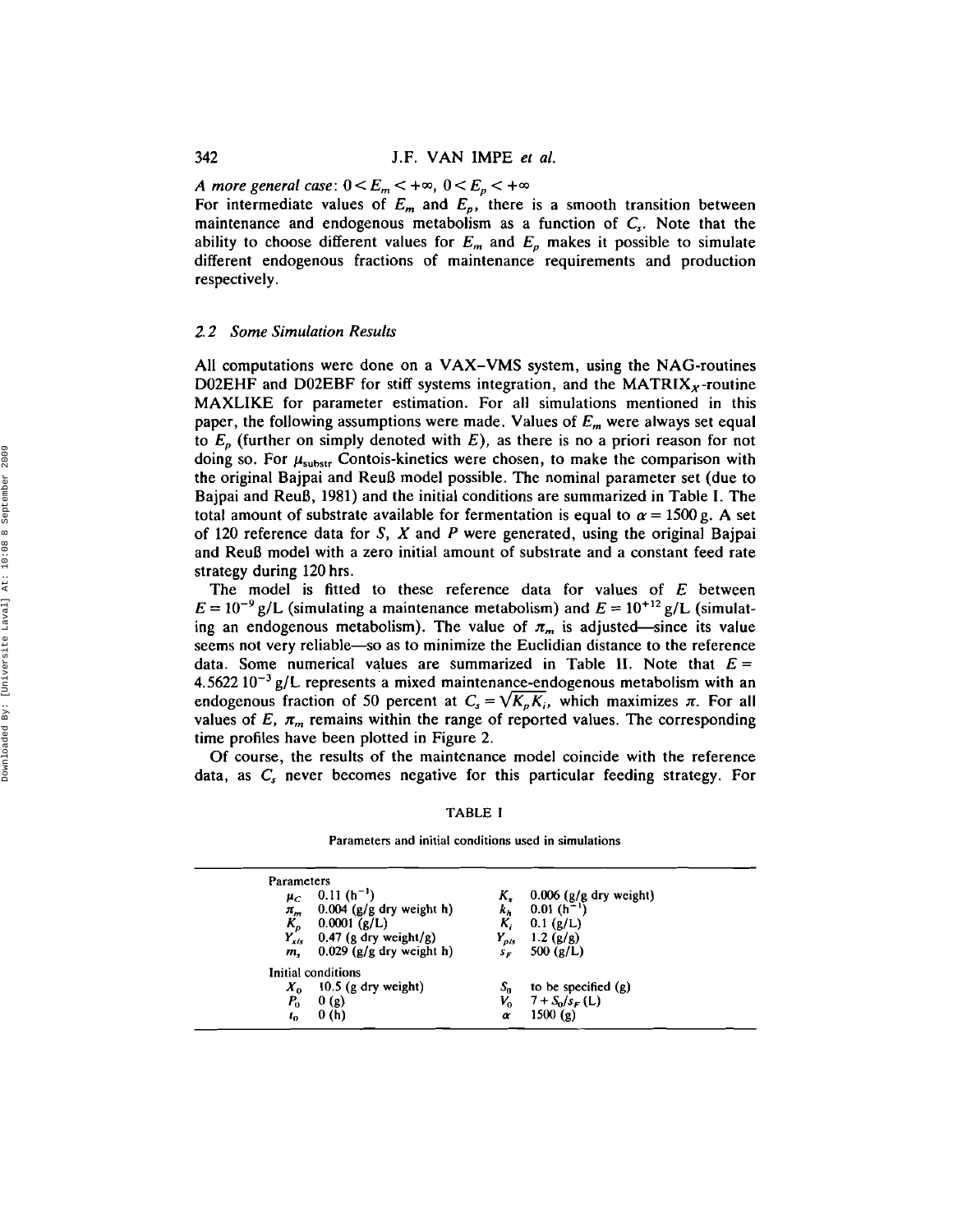# PENICILLIN G FED-BATCH FERMENTATION TABLE II

Estimation of  $\pi_m$  and corresponding final state ( $t_f = 120$  hrs), for some values of *E* 

| E(g/L)                                     | $\pi_m$ (g/g dry weight h)                                               | $S(t_f)$ (g)                                                             | $X(t_r)$ (g)                         | $P(t_r)$ (g)                         |  |
|--------------------------------------------|--------------------------------------------------------------------------|--------------------------------------------------------------------------|--------------------------------------|--------------------------------------|--|
| $10^{-9}$<br>$4.562210^{-3}$<br>$10^{+12}$ | $4,000010^{-3}$<br>$4.075010^{-3}$<br>$5.063410^{-3}$<br>$5.286110^{-3}$ | $4.976110^{-2}$<br>$9.028610^{-2}$<br>$3.683410^{-1}$<br>$3.821210^{-1}$ | 330.28<br>330.28<br>330.42<br>330.97 | 59.651<br>59.683<br>59.277<br>60.822 |  |

 $10^{-9} < E < 1.0$  g/L, the fit is almost exact. For the endogenous model, the fit of X and *P* is still very good, although the S-profiles differ somewhat in the growth phase.

This is a very important result, as it indicates that it is virtually impossible to make a distinction between different kinds of metabolic behaviour, using data from fermentations with this particular feeding strategy. However, it will be illustrated further on that the metabolic assumptions might be very important for feeding strategy optimization.



FIGURE 2 Substrate, biomass and penicillin profiles during constant feed rate fed-batch fermentation as predicted by the modified model-S<sub>0</sub> = 0 g. Legend: (1)  $E_m = E_p = 10^{-9}$  g/L, (2)  $E_m = E_p =$ 1. g/L, (3)  $E_m = E_p = 10^{+12}$  g/L.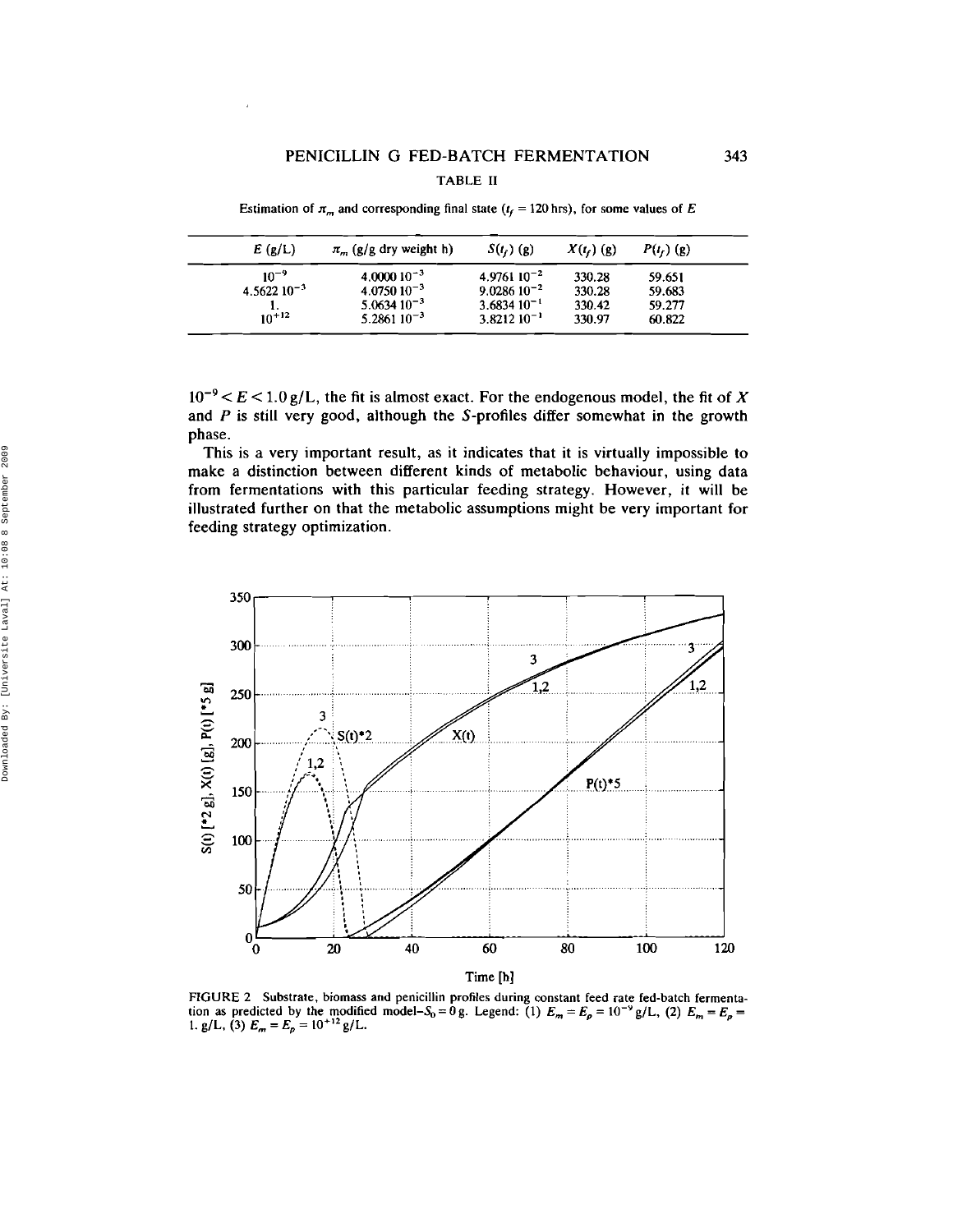2.3 Statement of the Optimization Problem

An obvious choice for a state space vector is given by  $(^\text{\'{Tr}}$  denotes the transpose):

$$
\mathbf{x} = (x_1 \ x_2 \ x_3 \ x_4)^T \triangleq (S \ X \ P \ V)^T \tag{11}
$$

and with the definition of:

$$
\mathbf{f} = (f_1 \quad f_2 \quad f_3 \quad f_4)^{\mathrm{T}} \triangleq (-\sigma X \quad \mu X \quad \pi X - k_h P \quad 0)^{\mathrm{T}} \tag{12}
$$

$$
\mathbf{b} = (b_1 \quad b_2 \quad b_3 \quad b_4)^{\mathrm{T}} \triangleq (s_F \quad 0 \quad 0 \quad 1)^{\mathrm{T}} \tag{13}
$$

the following state space model (which is linear in the control  $u$ ) is obtained:

$$
\frac{d\mathbf{x}}{dt} = \mathbf{f}(\mathbf{x}) + \mathbf{b}u \tag{14}
$$

Numerical values for the initial conditions are given in Table I.  $x_{2,0}$  and  $x_{3,0}$  are given,  $x_{1,0}$  and  $x_{4,0}$  are related by  $(V_*$  denotes the given initial volume without substrate):

$$
x_{4,0} = V_* + x_{1,0}/s_F \tag{15}
$$

Note that glucose is added as a solution with concentration  $s_F$ . The optimization problem considered in this paper is to determine for the given set of differential Eqs.  $(1-4)$  the optimal feed rate profile which minimizes the performance index:

$$
J(u) = g[\mathbf{x}(t_f)] \triangleq -P(t_f) \tag{16}
$$

i.e. maximizes the final amount of product, subject to the following constraints:

 $-t_0 = 0$ ,  $t_f$  = free

-all variables have to be kept positive, i.e.  $\forall t$  in  $[0, t_f]$ :  $x_i(t) \ge 0$ , for  $i =$  $1, \ldots, 4; u(t) \ge 0$ 

-the initial amount of substrate is free; the initial conditions  $x_{1,0}$  and  $x_{4,0}$  are only constrained by Eq. (15). In other words, some initial conditions can be manipulated to minimize the performance measure, so (16) should be replaced by:

$$
J \equiv J(u, x_0) = -x_3(t_f) \tag{17}
$$

-the total amount is feed is fixed, i.e.:

$$
x_{1,0}+s_F\int_{t_0}^{t_f}u(t)\,dt=\alpha
$$

The last isoperimetric constraint on the input is equivalent to the physical constraint:

$$
x_{4,f} \equiv V(t_f) = V_f, \quad V_f \text{ fixed} \tag{18}
$$

## 3. OPTIMAL CONTROL ON THE MODIFIED MODEL

#### *3.1 Statement ofthe Two Point Boundary Value Problem (TPBVP)*

The Hamiltonian H for this problem is given by  $(\lambda)$  is the vector of adjoint variables):

$$
H = \lambda^{T}(\mathbf{f}(\mathbf{x}) + \mathbf{b}u) \stackrel{\Delta}{=} \phi + \psi u \tag{19}
$$

$$
\phi = \lambda_1 f_1 + \lambda_2 f_2 + \lambda_3 f_3 \qquad \psi = s_F \lambda_1 + \lambda_4 \tag{20}
$$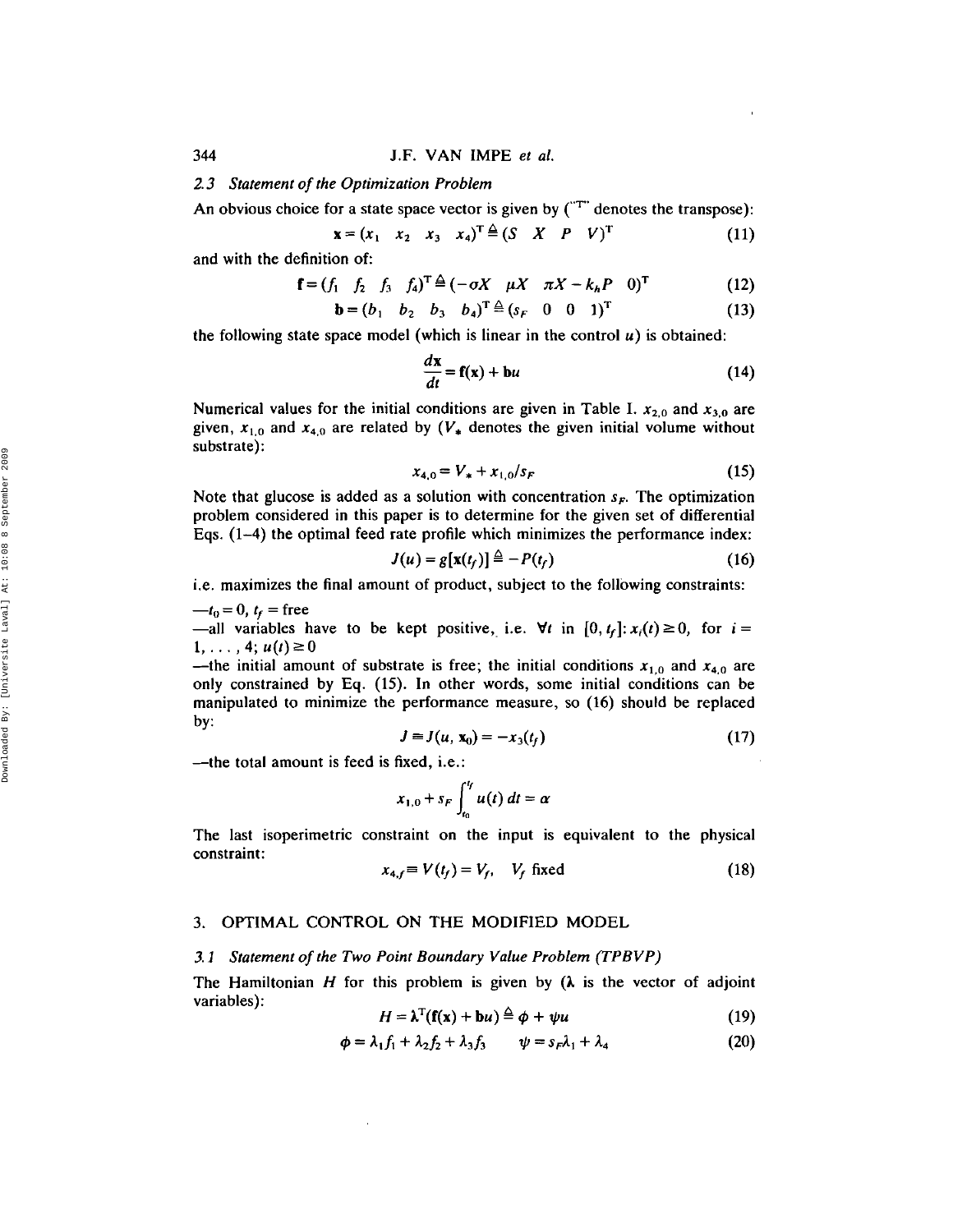The adjoint vector  $\lambda$  satisfies the following system of differential equations:

$$
\frac{d\lambda}{dt} = -\frac{\partial H}{\partial x} = -\frac{\partial f^{T}}{\partial x} \lambda
$$
 (21)

Together with the state Eqs. (14), a system of  $2 \times n$  first order differential equations is obtained—where  $n$  denotes the dimension of the state vector  $x$ , here  $n = 4$ —which needs of course  $2 \times n$  boundary conditions. These can be specified as follows:

 $-x_{2,0}$  and  $x_{3,0}$  are given  $-x_{1,0}$  and  $x_{4,0}$  are interrelated by Eq. (15)  $-x_{4,f}$  is given due to Eq. (18)  $-\lambda_{i,j}$ ,  $i = 1, \ldots, 3$  are given by:

$$
\lambda_{i,f} = \frac{\partial g}{\partial x_i}(t_f) \quad \text{or} \quad (\lambda_{1,f} \quad \lambda_{2,f} \quad \lambda_{3,f})^{\mathrm{T}} = (0 \quad 0 \quad -1)^{\mathrm{T}} \tag{22}
$$

It should be clear that another boundary condition is still needed, as  $x_{1,0}$  and  $x_{4,0}$ are not given explicitly. It can be shown that the missing condition is given by (Van Impe, 1992):

$$
\psi(0) \equiv s_F \lambda_{1,0} + \lambda_{4,0} = 0 \tag{23}
$$

An extremal control  $u^*(t)$  follows from the minimization of the Hamiltonian *H* over all admissible control functions:

$$
\min_{\text{all admissible } u} H(\mathbf{x}^*, \lambda^*, u) = H(\mathbf{x}^*, \lambda^*, u^*)
$$
\n(24)

which is Pontryagin's Minimum Principle (1962) for this case. Since the state Eqs. (14) and the cost index (17) are time-invariant,  $H$  remains constant along an optimal trajectory. As the final time  $t_f$  is free, it follows that  $H = 0$ .

# *3.2 Computational Algorithm for the Optimal Control with Bounded Input and Fixed Initial State*

As a first step in the solution, the given problem will be solved subject to an additional constraint on the input  $(0 \le u(t) \le U_{\text{max}}$ ,  $U_{\text{max}}$  given), and with the complete initial state being given (say  $x_{1,0} = 0$ , so  $x_{4,0} = V_*$ , and condition (23) is superfluous).

As the Hamiltonian  $H$  is linear in the control  $u$ , application of Pontryagin's Minimum Principle leads to the following Bang-Singular-Bang control:

$$
u(t) = \begin{cases} U_{\text{max}} & \text{if } \psi < 0\\ u_{\text{sing}} & \text{if } \psi = 0, \ t_i \le t \le t_{i+1} \\ 0 & \text{if } \psi > 0 \end{cases} \tag{25}
$$

On any singular interval  $[t_i, t_{i+1}]$ , the singular control is obtained by repeatedly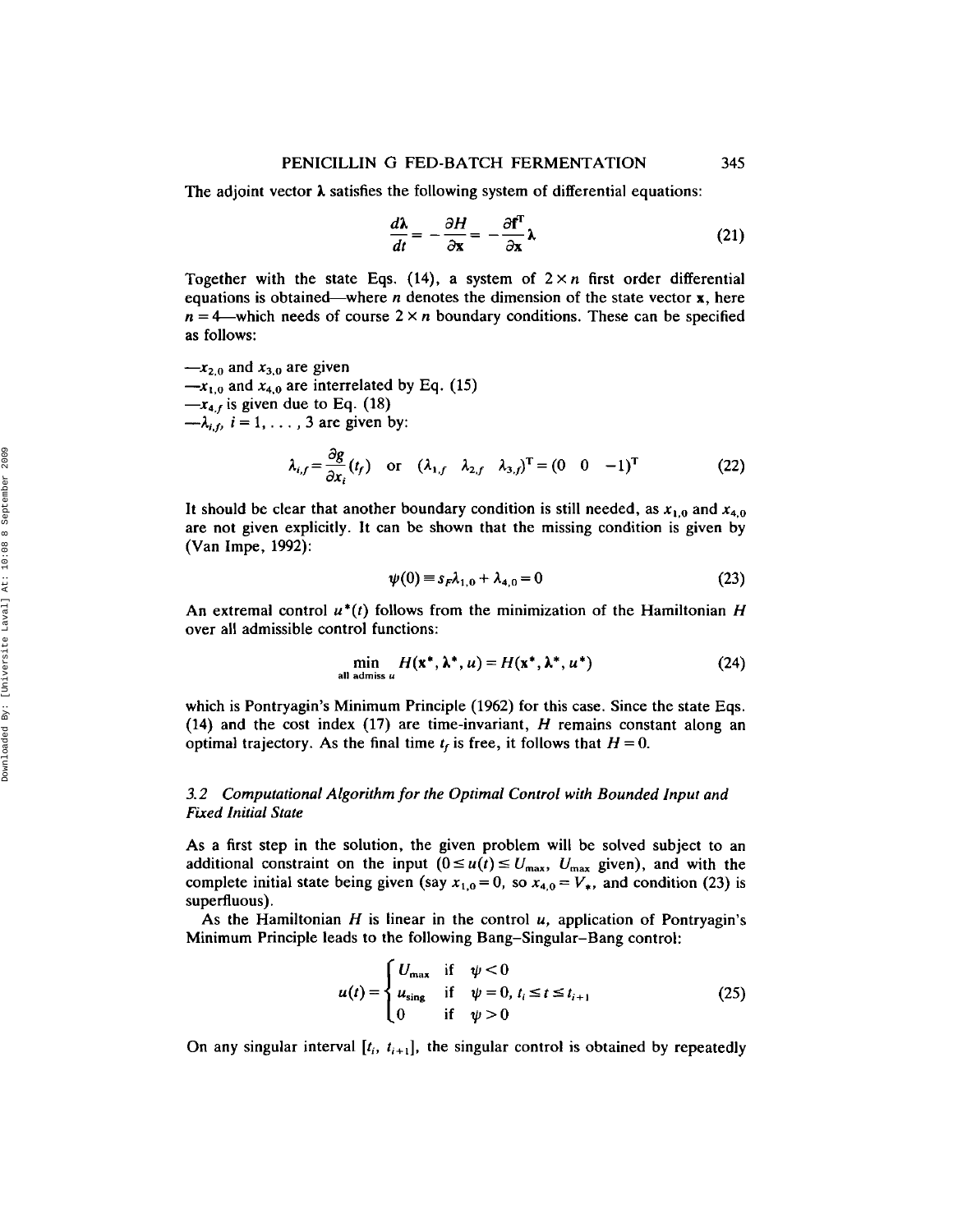differentiating the function  $\psi$  until  $\mu$  appears explicitly:

$$
\frac{d\psi}{dt} = \dot{\lambda}^{\mathrm{T}} \mathbf{b} = -\lambda^{\mathrm{T}} \frac{\partial \mathbf{f}}{\partial \mathbf{x}} \mathbf{b} \triangleq \lambda^{\mathrm{T}} \mathbf{d} = 0 \tag{26}
$$

$$
\frac{d^2\psi}{dt^2} = \dot{\lambda}^T \mathbf{d} + \lambda^T \frac{\partial \mathbf{d}}{\partial \mathbf{x}} \dot{\mathbf{x}} = -\lambda^T \frac{\partial \mathbf{f}}{\partial \mathbf{x}} \mathbf{d} + \lambda^T \frac{\partial \mathbf{d}}{\partial \mathbf{x}} (\mathbf{f} + \mathbf{b}\boldsymbol{u}) = 0
$$
 (27)

The last equation can be solved for  $u_{\text{sing}}$ :

$$
u_{\text{sing}}(t) = \frac{\lambda^{\text{T}}((\partial \mathbf{f}/\partial \mathbf{x})\mathbf{d} - (\partial \mathbf{d}/\partial \mathbf{x})\mathbf{f})}{\lambda^{\text{T}}(\partial \mathbf{d}/\partial \mathbf{x})\mathbf{b}}
$$
(28)

Remark that in this case the denominator of the above expression is indeed different from zero. Obviously, this problem is a singular problem of order 2.

Note that both the numerator and the denominator are linear in the costate  $\lambda$ . On any singular interval, the optimal control is a nonlinear feedback law of the state-variables only, as there are three linear homogeneous equations in the costate-variables:

$$
\psi = \lambda^{\mathrm{T}} \mathbf{b} = 0 \qquad \frac{d\psi}{dt} = \lambda^{\mathrm{T}} \mathbf{d} = 0 \qquad \phi = \lambda^{\mathrm{T}} \mathbf{f} = 0 \tag{29}
$$

It follows that the TPBVP has been reduced to the determination of 'the optimal sequence and the corresponding switching times. The solution to this problem starts from constraints imposed by the following model-independent conjecture (based on common industrial practice):

Conjecture. *The feed rate profile must be determined so that during the growth phase the cells grow as fast as possible, while during the production phase the cells are forced* 10 *produce the desired product as much as possible.*

The resulting straightforward algorithm can be seen as a modification of the one proposed by Lim *et al.* (1986). However, simulations have indicated that our scheme is numerically more reliable, as it does not use any costate variable at all. Note that the above conjecture is not really required since the Eqs. (25)-(28) in principle fully specify the optimal control profile. However, a detailed mathematical justification for the following computational algorithm shows that the feed rate profile determined this way satisfies all necessary optimality conditions and is indeed optimal (Van Impe, 1992). For the most general case of low initial values for S and X, it can be summarized as follows (see also Figure 3):

### ALGORITHM

- 1. Make a guess of  $t_1$ , or equivalently, determine the amount of substrate reserved to the growth-phase. Integrate the state Eqs. (14) from  $t = 0$  to  $t = t_1$ with  $u(t) = U_{\text{max}}$ .
- 2. Make a guess of  $t_2$ . Integrate the state equations from  $t = t_1$  to  $t = t_2$  with  $u(t) = 0$ . This completes the growth-phase.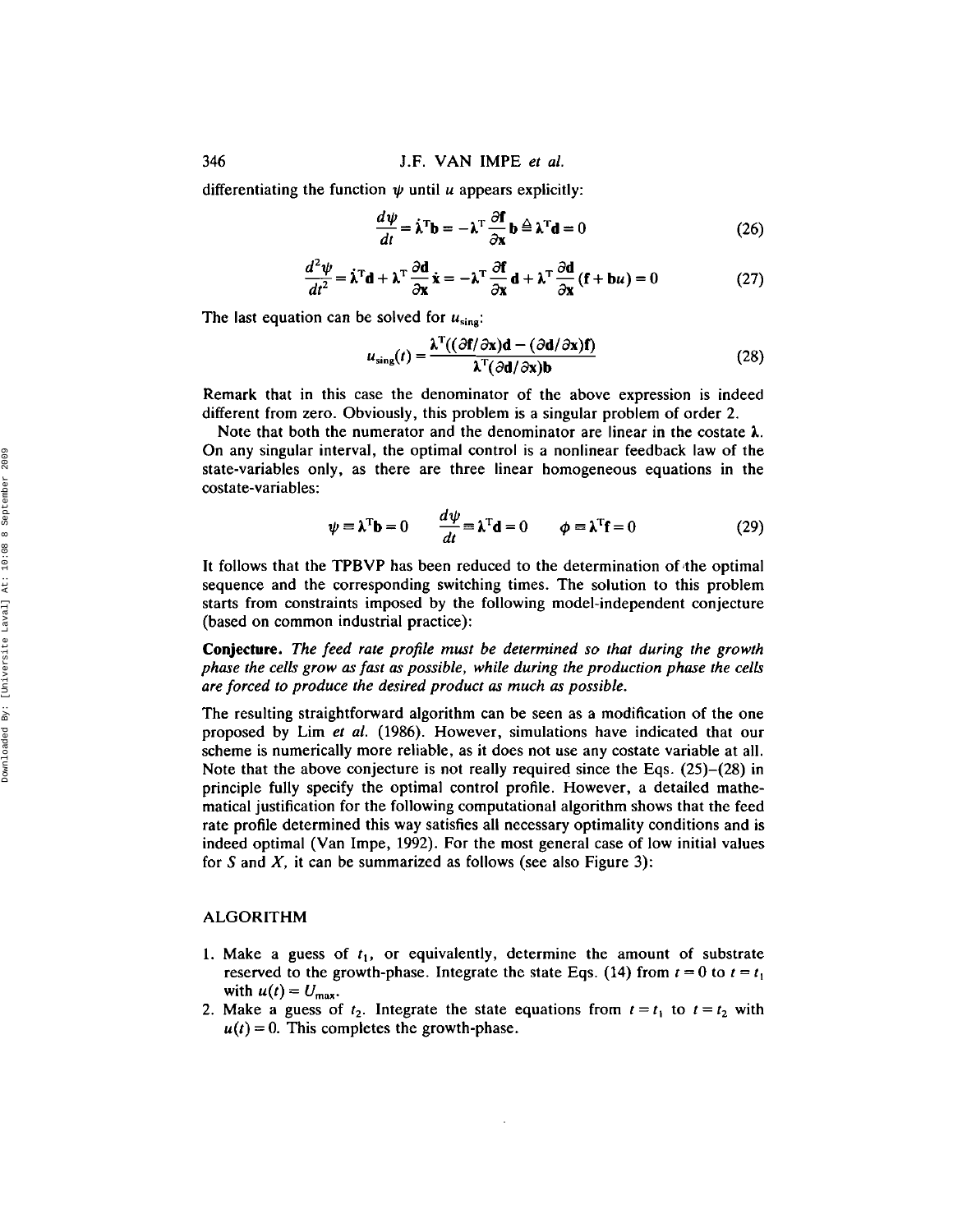

FIGURE 3 Optimal volumetric feed rate profile for bounded input and low initial values of  $S$  and  $X$ .

- 3. Integrate the state equations using the above determined singular control (28) until condition (18) is met at  $t = t_3$ .
- 4. Complete the integration with  $u(t) = 0$  until  $dP/dt$  becomes 0 at  $t = t_f$  (as  $H(t_f) = \phi(t_f) = -f_3(t_f) = 0$ , and store the value of the cost index  $J(u, x_0)$  (17). This completes the production-phase.
- 5. For the same value of  $t_1$ , search for the time  $t_2$  for which  $J(u, x_0)$  reaches its minimum by repeating Steps 2-4.
- 6. Go to Step 1 with a new guess of  $t_1$  in order to minimize  $J(u, x_0)$  as a function of  $t_1$ .

# *3.3 Computational Algorithm for the Optimal Control with Unbounded Input and Some Initial States Free*

The original problem can be solved by considering the limit  $U_{\text{max}} \rightarrow \infty$  (Van Impe, 1992). As a consequence,  $t_1 \rightarrow 0$ . Therefore, omitting the upper bound on the input leads to the injection of all substrate used for growth at time  $t = 0$ , the growth-phase becoming a batch-phase  $[u(t) = 0]$ . So in the above algorithm, the only modification is to replace the time  $t_1$  by the equivalent initial condition  $\mathbf{x}_{1,0}$ .

Observe that the numerical value of the switching times  $t_i$  and of the singular control is determined by the value of the parameter *E.* However, the optimal control sequence as given in the algorithm (e.g. batch-singular-batch in the case of an unbounded input) is independent of the metabolism involved.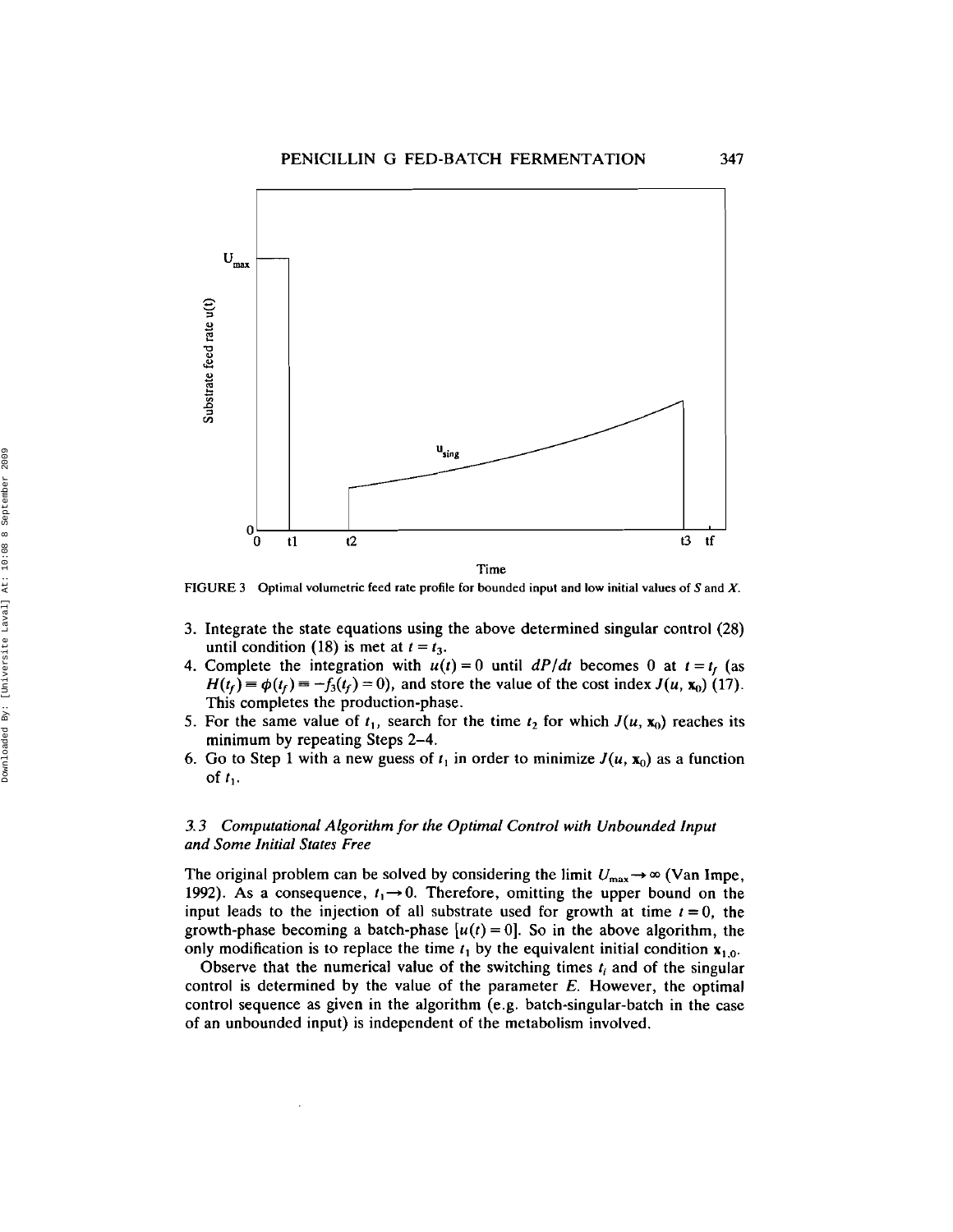Simulation results will be given after the introduction of some suboptimal heuristic strategies, in order to make the comparison between the performance of different strategies more easy.

# 4. A HEURISTIC CONTROL STRATEGY

In this section, a heuristic control based on mathematical and microbial knowledge is proposed. The construction of a suboptimal profile is based principally on the concept of a biphasic fermentation (described in the Conjecture). Some of the ideas concerning heuristic  $C_s$ -control are reported elsewhere (Van Impe, 1992).

For the control during growth, refer to the previous section: the substrate consumed for growth is added all at once at  $t = 0$  in order to obtain the highest possible value of  $\mu$  for all *t* during growth (Eq. (6)).

During production, we focus on the specific rate  $\pi$ . Equation (5) indicates that  $\pi$  reaches its maximum at  $C_s \triangleq C_{s, crit} = \sqrt{K_p K_i}$ . The maximum value is  $\pi_{\text{max}} =$  $\pi_m/(1+2\sqrt{K_p/K_i})$ . So during production, keep  $C_s$  at  $C_{s, crit}$ , using the following control [from  $(1)$  and  $(4)$ ]:

$$
u_{\text{production}} = \frac{\sigma X}{s_F - C_s} \tag{30}
$$

As a consequence, the conjunction point  $t_2$  of growth and production is simply dictated by the condition  $C_s = C_{s,\text{crit}}$ . The control is stopped at  $t = t_3$  when all substrate is used. As in the optimal case, the concluding batch-phase is stopped when  $dP/dt = 0$ .

Note that the complete suboptimal control (called heuristic  $C_s$ -control) is obtained in closed-loop for a given  $S_0$ . As a result, the optimization problem is reduced to the one-dimensional optimization of  $S_0$ .

A further refinement of this strategy exists in optimizing the switching time *t z .* In other words, during production *Cs* is kept constant, but not necessarily at  $C_s = C_{s,\text{crit}}$ . As in the case of optimal control, a two-dimensional optimization of  $S_0$  and  $t_2$  is obtained.

Remark that for  $\mu_{\text{substr}}$  modeled with Monod-kinetics, the control (30) also keeps  $\mu$  constant during production. An equivalent heuristic  $\mu$ -control for Contois-kinetics follows from the condition  $d\mu/dt = 0$ :

$$
u_{\text{production}} = \frac{\mu_{\text{max}} K_x C_x (C_s \mu + C_x \sigma) / (K_x C_x + C_s)^2 + F(E_m, E_p) \sigma X / V}{\mu_{\text{max}} K_x C_x s_F / V (K_x C_x + C_s)^2 + F(E_m, E_p) (s_F - C_s) / V}
$$
(31)

where

 $\overline{a}$ 

$$
F(E_m, E_p) \triangleq \exp(-C_s/E_m)m_s Y_{x/s}/E_m + \exp(-C_s/E_p) \frac{Y_{x/s}}{Y_{p/s}} \left(\frac{\pi}{E_p} - \frac{d\pi}{dC_s}\right) \quad (32)
$$

Before giving some simulation results, some advantages of these suboptimal profiles are mentioned. It is well-known that implementing an optimal control in practice may be hampered by many problems. In general, the optimal control is not obtained in complete closed-loop. So, as optimal control is a very model-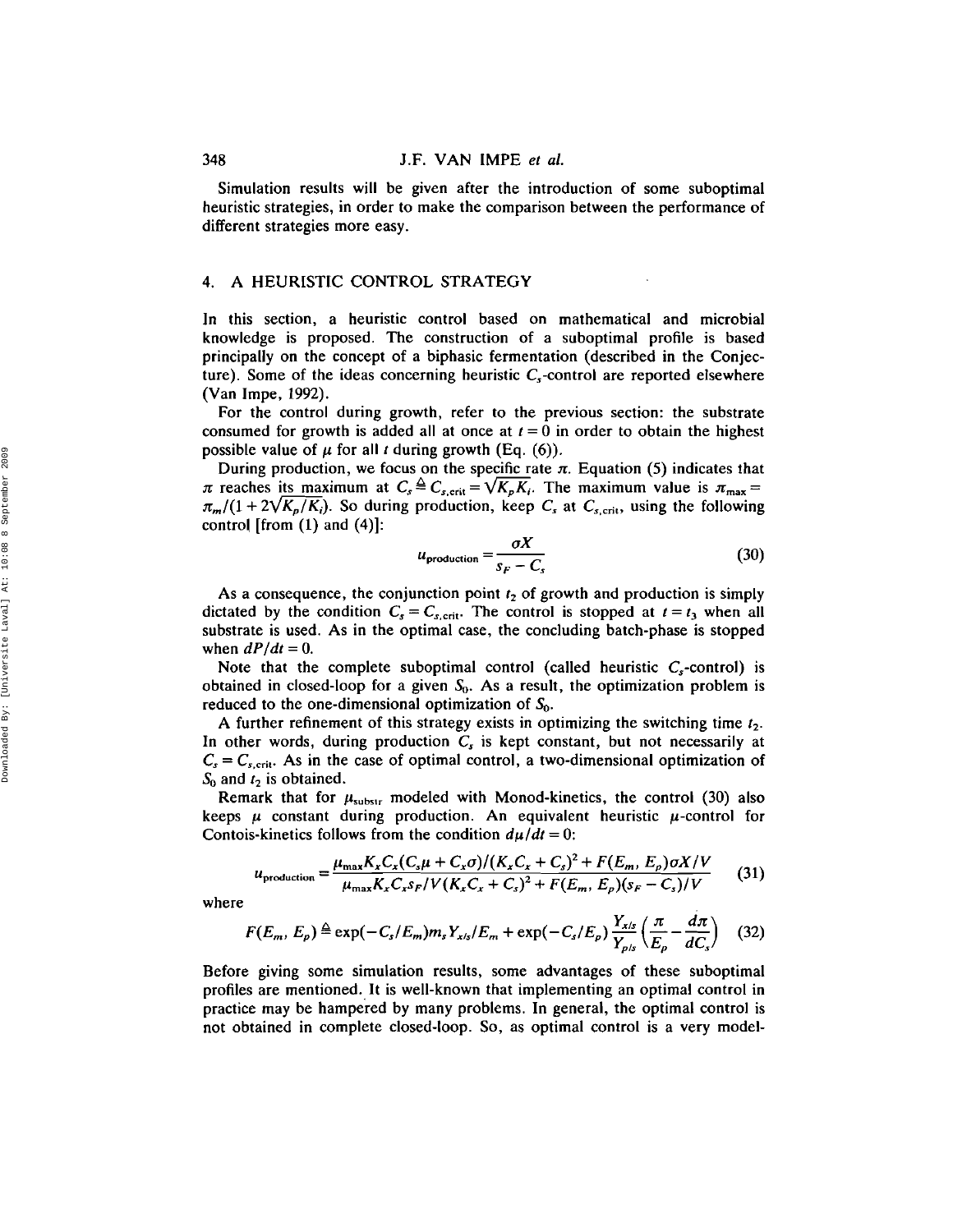sensitive technique, a feed-forward will not generate the predicted results. As long as a sufficiently accurate model for the penicillin fermentation is not available, the determined profiles can be used only to obtain a greater qualitative insight into the process.

On the other hand, the suboptimal profiles presented here are the translation of a more realistic control objective, namely setpoint control, for which even adaptive control algorithms can be developed (Bastin and Dochain, 1990; Van Impe *et al.*, 1991c). One could keep e.g.  $\mu$  constant without the knowledge of an exact analytic expression for it, so the algorithm becomes really modelindependent. Furthermore, there would not be a need for a complete measurement of the state, a problem which has not been solved completely until now. Finally, observe that the heuristic control sequence is also independent of the metabolism involved.

## 5 SIMULATION RESULTS

Some numerical results obtained with the above algorithms are summarized in Table III. In order to compare the performance of the different feeding policies, define a gain  $G$  as:

$$
G \triangleq 100 \times \frac{J(u, \mathbf{x}_0) - J(u_{\text{ref}}, \mathbf{x}_{0,\text{ref}})}{J(u_{\text{ref}}, \mathbf{x}_{0,\text{ref}})} \%
$$
(33)

### TABLE III

Numerical results for optimal and heuristic control. for some values of *E*

| E(g/L)                            | $S_0$ (g)              | $t_2(h)$ | $t_f(h)$                    | $P_f(g)$ | $G(\%)$ |  |
|-----------------------------------|------------------------|----------|-----------------------------|----------|---------|--|
| Optimal control                   |                        |          |                             |          |         |  |
| $10^{-9}$                         | 528                    | 28.271   | 132.033                     | 63.846   | 3.961   |  |
| $4.562210^{-3}$                   | 880                    | 32.749   | 125.200                     | 70.652   | 16.822  |  |
| 1.                                | 1409                   | 37.016   | 117.602                     | 87.448   | 49.064  |  |
| $10^{+12}$                        | 1411                   | 42.106   | 122.493                     | 89.709   | 45.909  |  |
| Heuristic $C_{\rm s}$ -Control    |                        |          | $C_s(t_2) = \sqrt{K_p K_i}$ |          |         |  |
| $10^{-9}$                         | 533                    | 28.355   | 131.323                     | 63.597   | 3.692   |  |
| $4.562210^{-3}$                   | 940                    | 33.338   | 124.427                     | 68.436   | 13.160  |  |
| 1.                                | 1401                   | 36.969   | 116.906                     | 87.164   | 48.580  |  |
| $10^{+12}$                        | 1404                   | 42.059   | 121.974                     | 89.420   | 45.455  |  |
| Heuristic C <sub>s</sub> -Control | $C_{s}(t_2)$ optimized |          |                             |          |         |  |
| $10^{-9}$                         | 551                    | 28.644   | 131.372                     | 63.724   | 3.762   |  |
| $4.562210^{-3}$                   | 1124                   | 34.926   | 122.252                     | 69.263   | 14.527  |  |
| 1.                                | 1417                   | 37.075   | 117.250                     | 87.258   | 48.740  |  |
| $10^{+12}$                        | 1418                   | 42.165   | 122.189                     | 89.511   | 45.587  |  |
| Heuristic $\mu$ -Control          |                        |          | $\mu(t_2)$ optimized        |          |         |  |
| $10^{-9}$                         | 551                    | 28.644   | 131.321                     | 63.736   | 3.782   |  |
| $4.562210^{-3}$                   | 1113                   | 34.838   | 122.727                     | 69.439   | 14.817  |  |
| 1.                                | 1406                   | 36.990   | 117.511                     | 87.428   | 49.030  |  |
| $10^{+12}$                        | 1407                   | 42.069   | 122.445                     | 89.686   | 45.870  |  |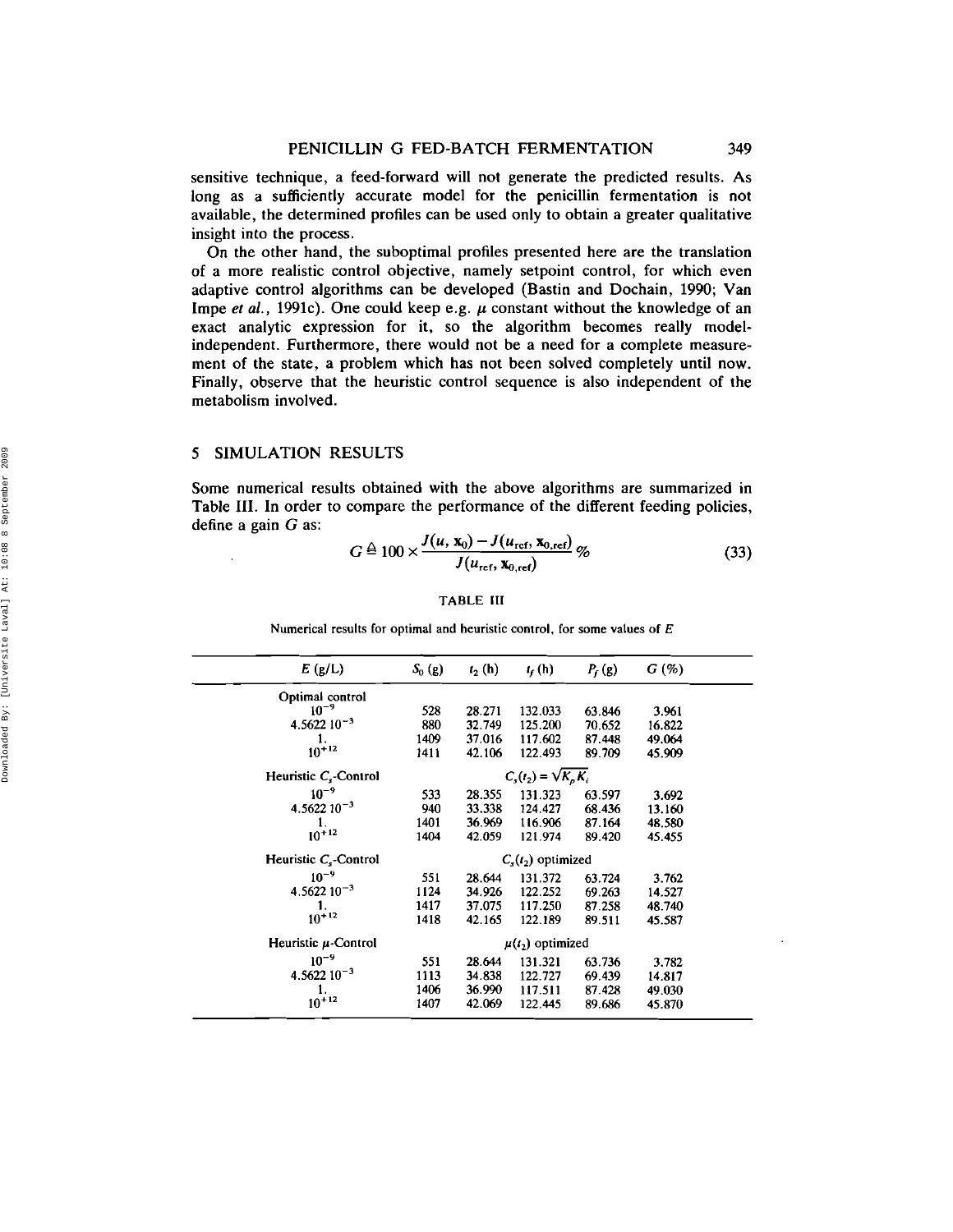where the subscript "ref" denotes a reference strategy: a constant strategy with zero initial substrate amount, during the same time as the strategy under consideration.

From Table III, two important remarks can be made. The performance of the heuristic strategies is excellent, independent of the metabolic assumptions. Further, the results indicate that there exists a maximum realizible gain, as a function of the endogenous fraction *E.* In order to obtain a more detailed picture, the heuristic C<sub>s</sub>-control (with  $C_s(t_2) = \sqrt{K_pK_i}$ ) has been calculated for a large number of values of *E.* The results are shown in Figure 4. The gain G reaches its maximum value  $G_{\text{max}} = 50.390\%$  for  $\log(E) = 1.250$ , while the minimum value is  $G_{\text{min}} = 3.692\%$  for  $\log(E) \rightarrow -\infty$  (which represents the model of Bajpai and ReuB). Observe that  $P(t_f)$  has a (very smooth) maximum value  $P_{t, \text{max}} = 89.68 \text{ g}$ , for  $log(E) = 1.875$ . The optimal value of  $S(t_0)$  increases uniformly with E: for a maintenance metabolism  $(E \rightarrow 0)$ , 35.53% of the available substrate amount is needed at the beginning of the fermentation, while for an endogenous metabolism  $(E \rightarrow \infty)$  as much as 93.6% is needed. This result can be explained as follows. When *E* moves from  $E = 0$  to  $E \rightarrow \infty$ , the endogenous fraction of energy supply for maintenance requirements of living biomass and product synthesis increases uniformly. As a result, an increasing amount of biomass must be built up during the growth phase (requiring an increasing amount of substrate), which is then partially combusted during the production phase.



FIGURE 4 Heuristic  $C_s$ -control:  $S(t_0)$ ,  $t_2$ ,  $t_f$ ,  $P(t_f)$  and G as functions of E.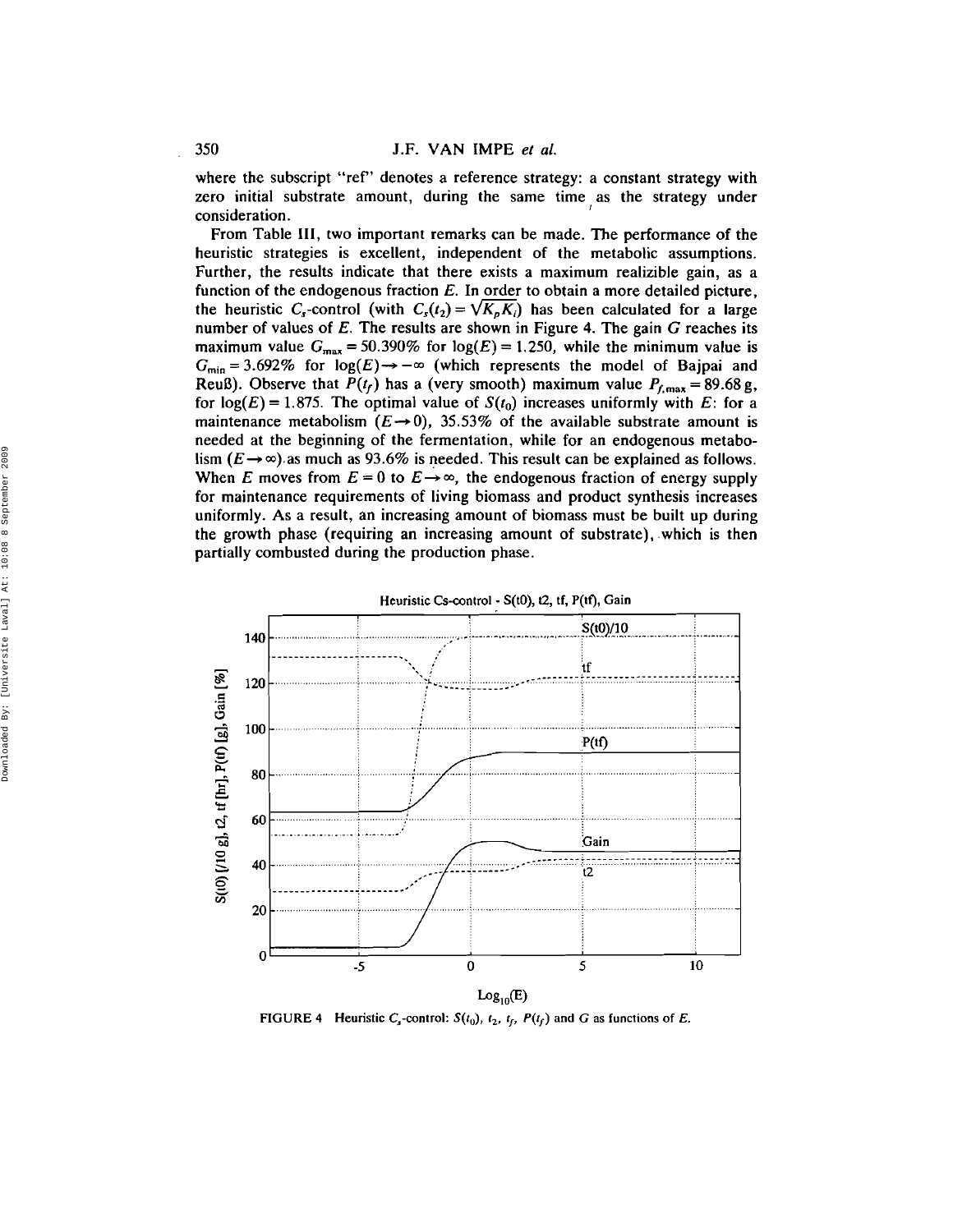These simulations sufficiently illustrate that the metabolic condition of the mould might be a key factor in concluding whether or not changing the glucose feeding strategy for a given amount of substrate has an effect on the final amount of product. However, in order to identify the parameter  $E$ , the glucose feeding strategy must be designed carefully: remember that it is impossible to extract *E* from data resulting from a constant glucose input rate. We believe that future research should concentrate in the first place on the design of a sufficiently exciting input pattern, for which an adaptive implementation of the heuristic controllers presented in this paper could serve as a basis.

### 6. CONCLUSIONS

It is indicated that the assumptions about the fundamental nature of the metabolism might have a great influence on feeding strategy optimization results of the penicillin G fed-batch fermentation, based on mathematical modeling.

In order to test the importance of the metabolic nature of the mould, the modified unstructured mathematical model proposed by Nicolai *et ai.* has been used. The optimal control for a well-defined optimization problem has been derived, resulting in a numerically reliable, straightforward computational algorithm, that is independent of the metabolism involved. It has been shown that an endogenous metabolism allows for a greater gain in final product amount than a maintenance metabolism, as compared with the outcome of a constant feeding strategy in the same time with zero initial substrate amount.

A heuristic control strategy has also been presented, based on mathematical and microbial insight, that proved to be a successful alternative for optimal control, independent of the metabolic conditions. It was illustrated that these suboptimal controls can be calculated using essentially the same algorithm as for the optimal profiles. This heuristic methodology is in fact the translation of a more realistic control objective, namely setpoint control. It can serve as a basis for the development of more practical and reliable control schemes.

It is illustrated that feeding strategy optimization studies can be a valuable tool in designing experiments for structure identification purposes of biotechnological processes.

## NOMENCLATURE

- time (h)  $\mathbf{r}$
- $S$  amount of substrate in broth (g) (glucose)
- $S_0$  initial amount of substrate in broth (g) (glucose)
- $X$  amount of cell mass in broth (g dry weight) (biomass)
- $P$  amount of product in broth (g) (penicillin)
- $V$  fermentor volume  $(L)$
- *u* input substrate feed rate (L/h)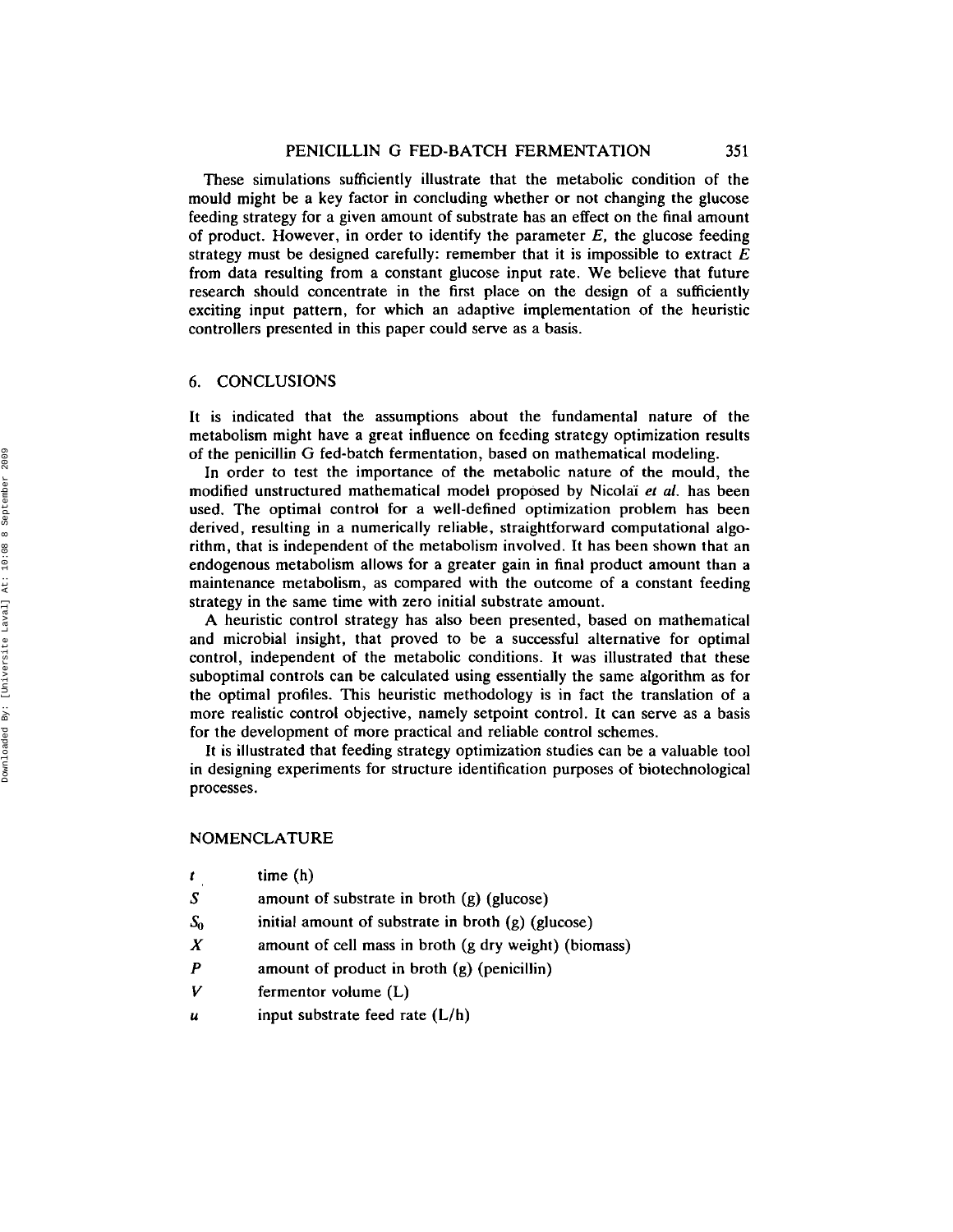| 352 |      | J.F. VAN IMPE et al. |  |  |
|-----|------|----------------------|--|--|
|     | ---- |                      |  |  |

- $C_{\rm r}$  $S/V$  substrate concentration in broth  $(g/L)$
- $X/V$  cell mass concentration in broth (g dry weight/L)  $C_{x}$
- $P/V$  product concentration in broth  $(g/L)$  $C_p$
- substrate concentration in feed stream  $(g/L)$  $s_F$
- $E_m$ parameter related to the endogenous fraction of maintenance requirements for biomass (g/L)
- $E_p$ parameter related to the endogenous fraction of product synthesis  $(g/L)$
- K, Contois saturation constant for substrate limitation of biomass production  $(g/g)$  dry weight)
- $K_{s}$ Monod saturation constant for substrate limitation of biomass production (g/L)
- $K_{p}$ saturation constant for substrate limitation of product formation  $(g/L)$
- K, substrate inhibition constant for product formation  $(g/L)$
- $m<sub>s</sub>$ maintenance constant  $(g/g$  dry weight h)
- penicillin hydrolysis or degradation constant  $(h^{-1})$  $k_h$
- $Y_{x/s}$ cell mass on substrate yield (g dry weight/g)
- $Y_{\text{p/s}}$ product on substrate yield  $(g/g)$
- G gain due to substrate feeding rate optimization  $(\% )$
- $\alpha$ total amount of glucose available for fermentation (g)
- *a* specific substrate consumption rate  $(g/g$  dry weight h)
- specific growth rate  $(h^{-1})$  $\mu$
- **Jlsubstr** specific substrate to biomass conversion rate  $(h^{-1})$
- maximum specific growth rate for Contois kinetics  $(h^{-1})$  $\mu_c$
- maximum specific growth rate for Monod kinetics  $(h^{-1})$  $\mu_M$
- specific production rate  $(g/g)$  dry weight h)  $\pi$
- specific production constant  $(g/g)$  dry weight h)  $\pi_m$

# ACKNOWLEDGMENTS

The previous text presents research results partially of the Belgian National incentive-program on fundamental research in Life Sciences initiated by the Belgian State-Prime Minister's Office-Science Policy Programming. The scientific responsability is assumed by its authors.

### **REFERENCES**

- Bajpai, R.K., and ReuB, M., 'A mechanistic Model for Penicillin Production', J. *Chern. Tech. Biotechnol.,* 30, 332-344 (1980).
- Bajpai, R.K., and Reub, M., 'Evaluation of Feeding Strategies in Carbon-Regulated Secondary Metabolite Production through Mathematical Modelling', *Biotechnol. Bioeng.,* 23, 717-738 (1981).